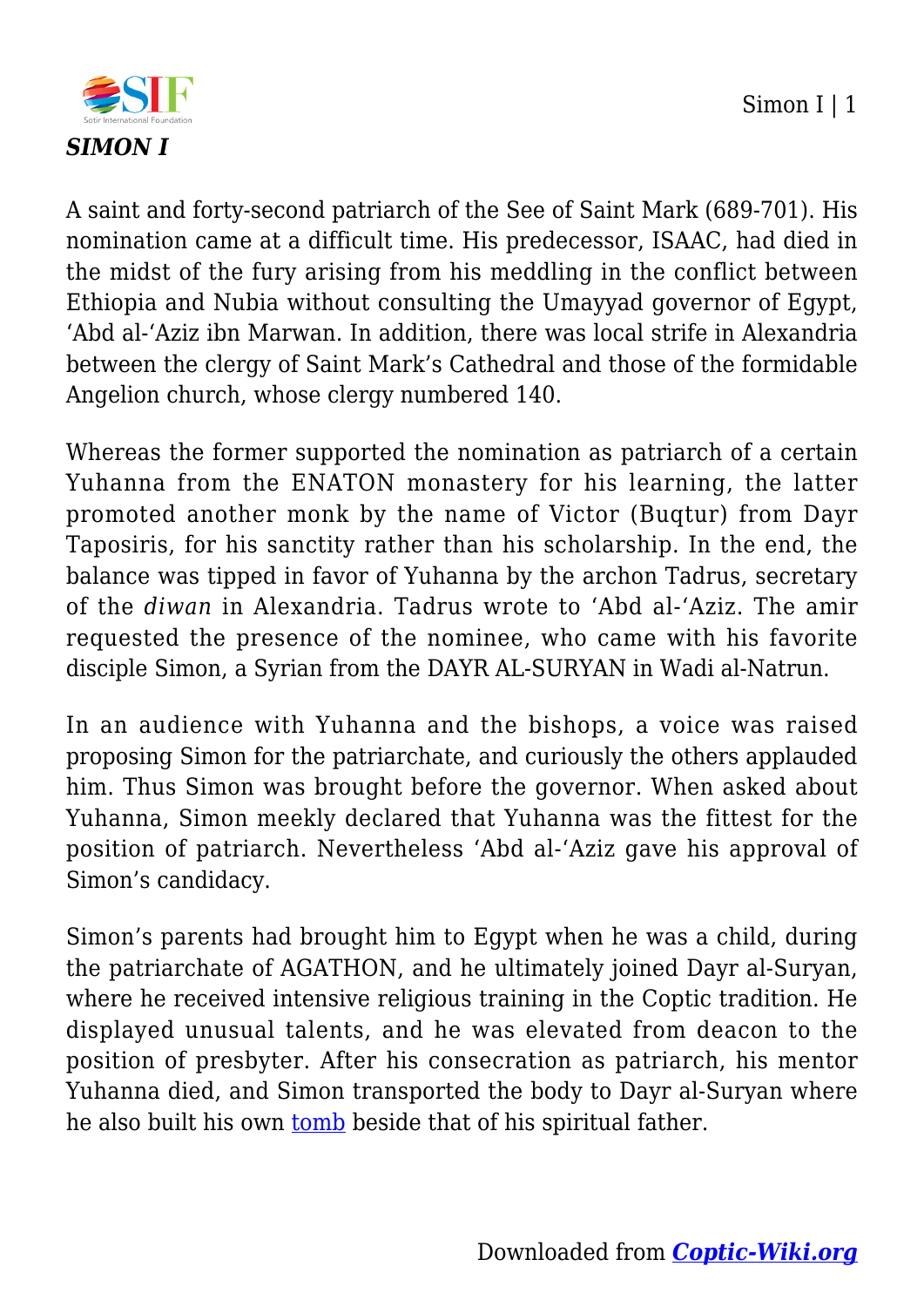

Returning to Alexandria, he had to face the difficult task of his new office. But instead of attending to the daily [requirements](https://coptic-wiki.org/tag/requirements) and responsibilities of his office, he retired to a life of strict asceticism and secluded prayer. The clergy, whose routine affairs were neglected, were exasperated by this behavior and began to contemplate the elimination of the patriarch from the scene.

It is recorded that four members of the clergy in conjunction with a magician poisoned the patriarch's food, which caused him much suffering but miraculously did not kill him. 'Abd al-'Aziz, who happened to visit Alexandria at the time, was informed about the conspiracy and at once issued an order for burning the four clerical conspirators and the magician who had participated in the preparation of the poisoned food. As a good Christian, the patriarch appealed for the release of the guilty priests, who recovered their freedom, but the magician suffered death.

Simon decided afterward to confide the affairs of the monasteries to the more experienced JOHN OF NIKIOU. Although John administered satisfactorily for a short period, a group of monks from Wadi al-Natrun were disenchanted with his governance and organized a plot for disgracing the community under his surveillance and embarrassing the church by means of secretly seducing a nun for intercourse with one of the monks.

The story reached John of Nikiou, who consequently brought that monk for correction and beat him so severely that he died after ten days. The other bishops, on hearing the news of the death of the monk, held a [synod](https://coptic-wiki.org/tag/synod) and decided that the bishop of Nikiou had gone beyond reason in his corrective methods and suspended him from his office. They then chose a successor by the name of Menas from DAYR ANBA MAQAR.

A more calamitous issue was brewing in the whole church when a general movement arose among men who wanted to obtain the right to leave their legal wives in favor of taking concubines and still adhering to the church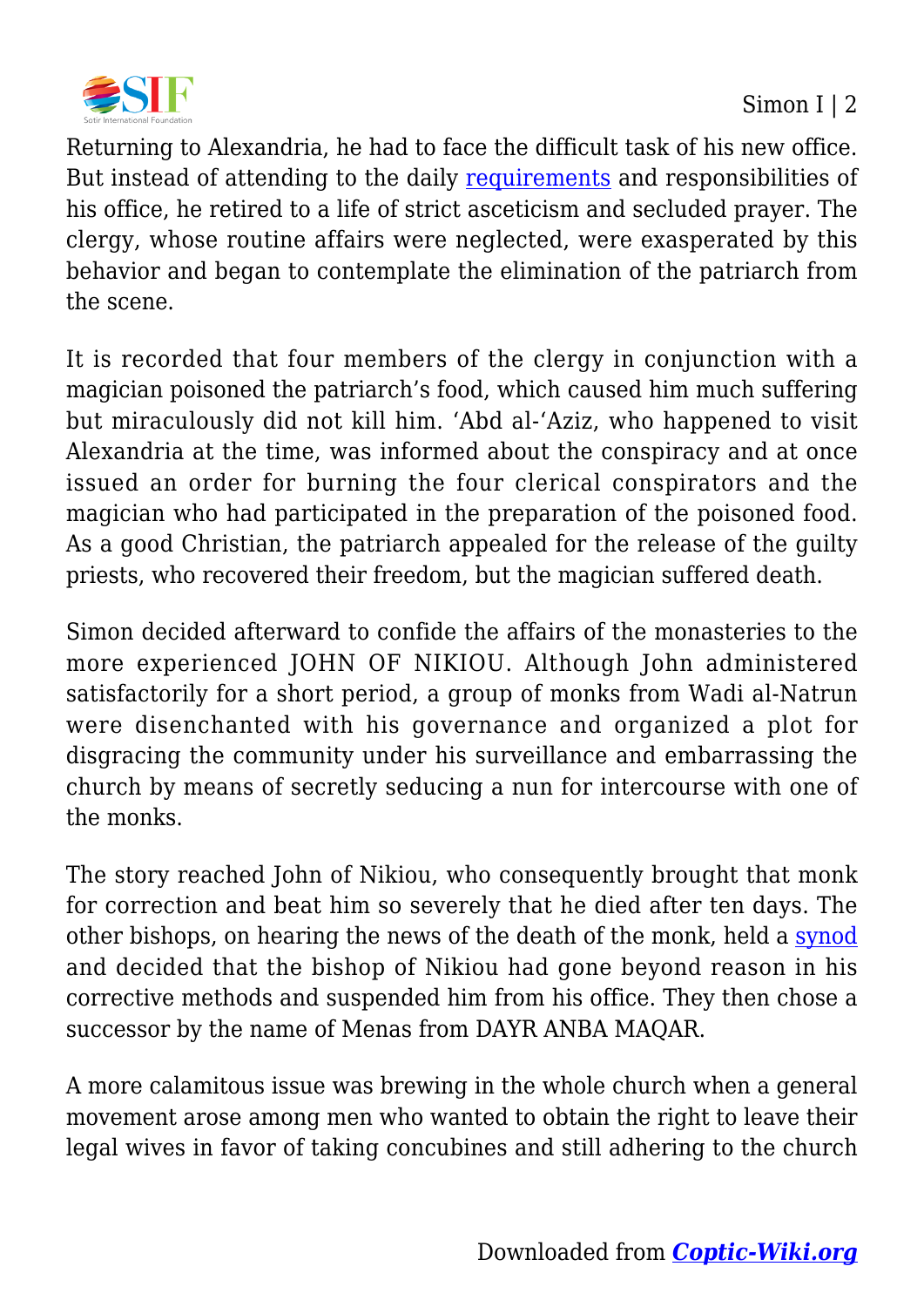

as Christians. They appealed to the governor to legalize this behavior, and consequently 'Abd al-'Aziz convened a special council, which was attended by sixty-four bishops in Alexandria, to look into this strange matter.

This council included the **orthodox** Coptic bishops as well as the [Melchite](https://coptic-wiki.org/tag/melchite) bishops Theophylact, the Chalcedonian; Theodore, the [Gaianite](https://coptic-wiki.org/tag/gaianite) follower of Eutychius; and George, the Barsanuphian, who were not recognized by Simon. Apparently no concrete result was reached from that meeting, although the Coptic church adhered to the principle of the sanctity of its matrimonial policies.

Public attention was distracted from this local movement by the news of developments in the international realm. In the Byzantine empire, Justinian II was murdered and Leontius (695-698) followed him on the throne of Constantinople, thus threatening more trouble by inciting unrest within Egypt. 'Abd al-'Aziz ibn Marwan wanted to be assured about the loyalty of the Egyptians.

He called for the reunion of Coptic and Muslim leaders to declare their loyal views, at the same time forbidding the practice of church offices to avoid doubtful conglomerations under the cover of religion. The governor was reassured about Coptic loyalty to Arab rule when Simon announced that he anathematized the Chalcedonians, the Gaianites, and the Barsanuphians as heretics, since these were the doubtful elements who harbored Byzantine leanings.

The last important episode in Simon's patriarchate was the advent of a delegate from the Indian church of Saint Thomas on the Malabar coast to request the consecration of a bishop for that church. Simon refused to answer this request without the explicit authorization of the Umayyad authorities.

Therefore, the Indian delegate went to the [Gaianite](https://coptic-wiki.org/tag/gaianite) enemies of the